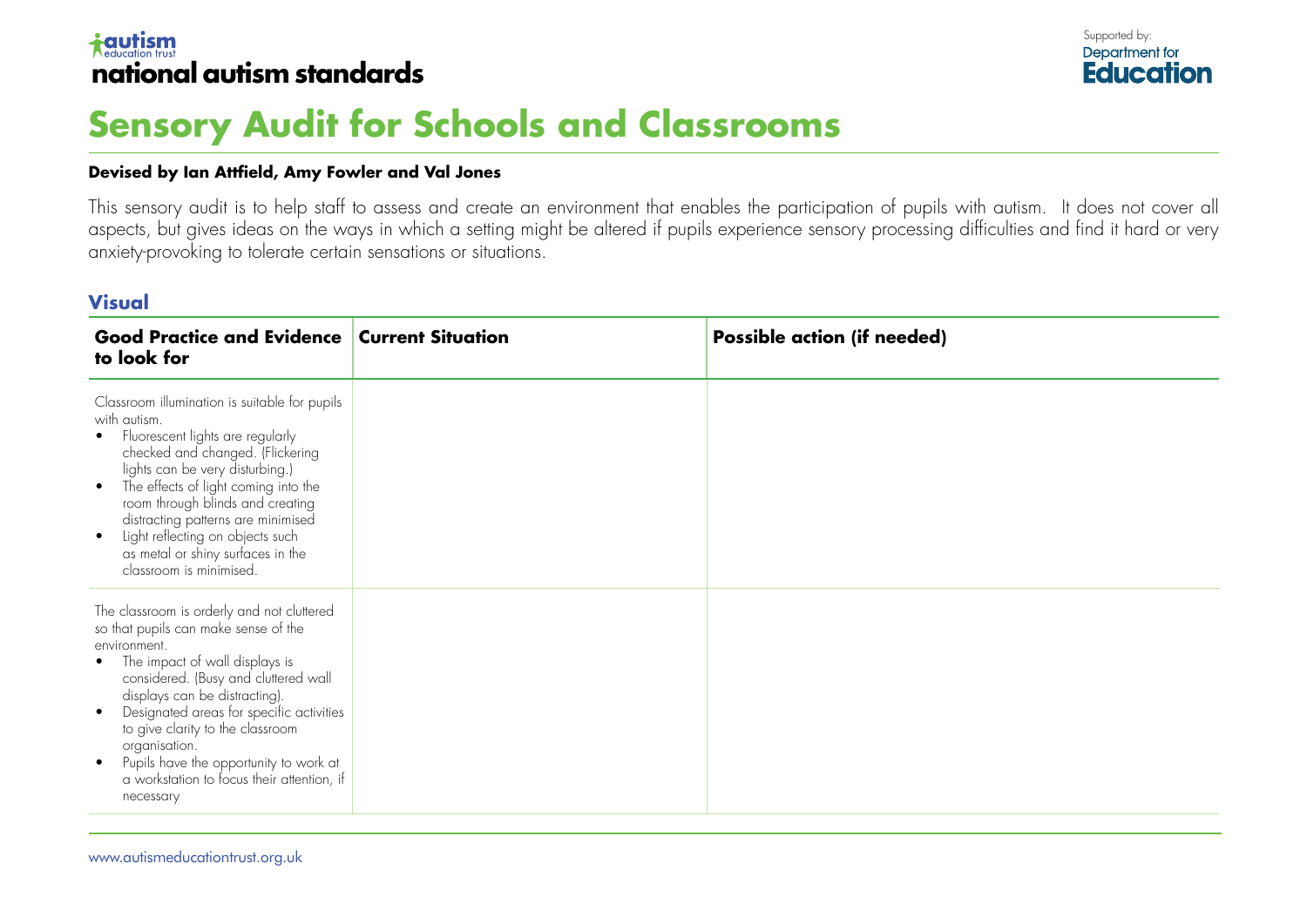### *i***cutism national autism standards**

### **Noise and sounds**



| <b>Good Practice and Evidence</b><br>to look for                                                                                                                                                                                                                                                                                                                                                      | <b>Current Situation</b> | <b>Possible action (if needed)</b> |
|-------------------------------------------------------------------------------------------------------------------------------------------------------------------------------------------------------------------------------------------------------------------------------------------------------------------------------------------------------------------------------------------------------|--------------------------|------------------------------------|
| Sounds from classroom equipment are kept<br>to a minimum.<br>Televisions, videos, audio systems,<br>$\bullet$<br>lights and computers are switched<br>off when not in use to avoid a mains<br>hum.                                                                                                                                                                                                    |                          |                                    |
| There are strategies in place to reduce<br>noise when rooms are in use.<br>Classrooms are carpeted to lessen<br>noise created by the movement of<br>people, chairs and desks.<br>The acoustics of the gym, dining hall<br>$\bullet$<br>and hall are checked and modified to<br>lessen echo<br>Hallways are carpeted to lessen the<br>$\bullet$<br>noise created by movement through<br>the corridors. |                          |                                    |
| Sounds from outside the classroom do not<br>cause problems within classrooms.<br>Windows are suitably soundproofed<br>$\bullet$<br>so that the noise of passing traffic is<br>not a nuisance                                                                                                                                                                                                          |                          |                                    |
| There are agreed strategies in place when<br>noise becomes too much for individual<br>pupils.<br>There is a quiet room available which<br>provides a calm place for pupils to relax.                                                                                                                                                                                                                  |                          |                                    |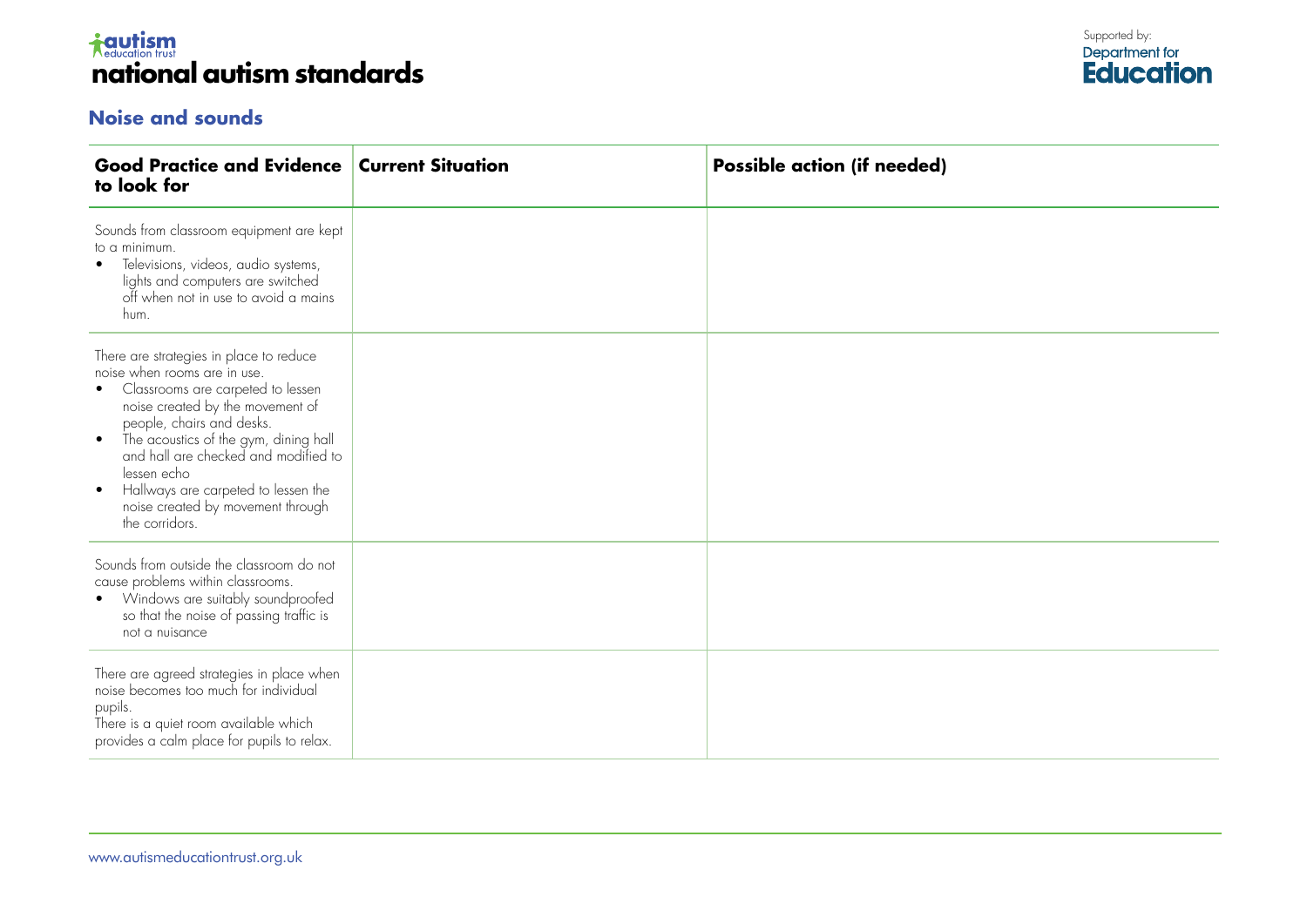# <del>i autism</del><br>national autism standards

| <b>Good Practice and Evidence Current Situation</b><br>to look for                                                                                                                      | <b>Possible action (if needed)</b> |
|-----------------------------------------------------------------------------------------------------------------------------------------------------------------------------------------|------------------------------------|
| Pupils are warned if a loud noise or bell is<br>going to sound.<br>• Strategies are put in place to support<br>pupils who find loud noises or fire<br>bells very difficult to tolerate. |                                    |

### **Smell**

| <b>Pointer</b>                                                                                                                                                                                                                                                                                        | <b>Current Situation</b> | <b>Possible action (if needed)</b> |
|-------------------------------------------------------------------------------------------------------------------------------------------------------------------------------------------------------------------------------------------------------------------------------------------------------|--------------------------|------------------------------------|
| Smells within the classroom are kept to a<br>minimum.<br>• The smell of paints, glue, clay and<br>cleaning fluids is minimal.<br>Staff are aware that the smell of<br>$\bullet$<br>perfumes and deodorants may be<br>distressing.<br>Staff are aware that pupils may react<br>to the smell of others. |                          |                                    |
| Smells from outside the classroom are<br>monitored and reduced, where possible<br>• Alternative toileting arrangements are<br>allowed (e.g. possible use of staff or<br>disabled toilets).<br>The smell of cooking from the cafeteria<br>$\bullet$<br>or food technology rooms is reduced.            |                          |                                    |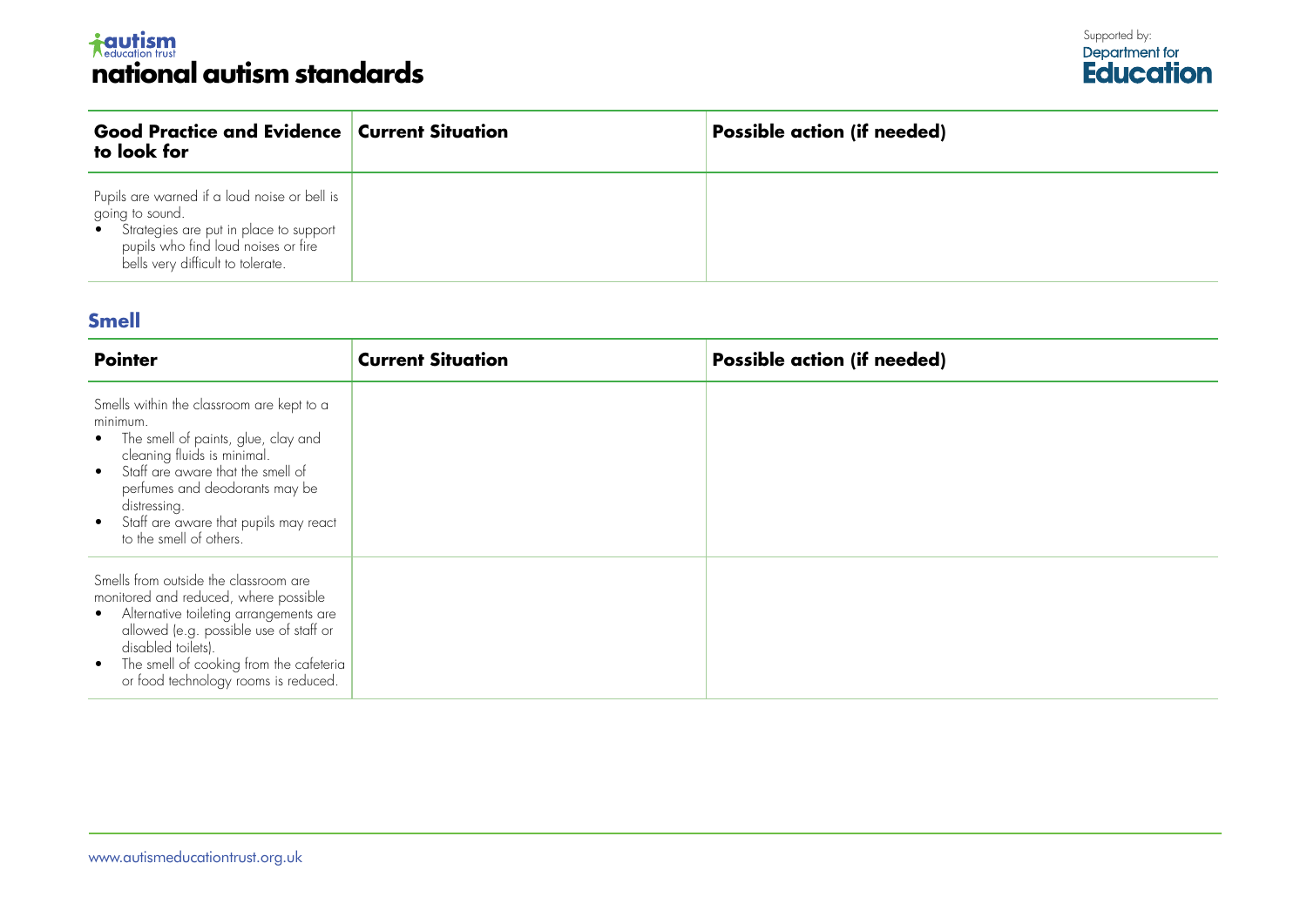

### **Touch and feel**



| <b>Pointer</b>                                                                                                                                                                                                                                                                                                                                                                                                         | <b>Current Situation</b> | <b>Possible action (if needed)</b> |
|------------------------------------------------------------------------------------------------------------------------------------------------------------------------------------------------------------------------------------------------------------------------------------------------------------------------------------------------------------------------------------------------------------------------|--------------------------|------------------------------------|
| Uncomfortable clothing (seams, inflexible or<br>itchy fabrics) is avoided, where possible,<br>unless there are safety issues<br>Variations of the school uniform offer<br>enough flexibility to enable pupils to<br>be able to wear clothing they find<br>comfortable.<br>Willingness of the school to adapt<br>$\bullet$<br>the school uniform (e.g. wear a<br>sweatshirt, a necktie loosely or one<br>that pins on). |                          |                                    |
| Alternative arrangements are made for<br>pupils who find writing to be physically<br>painful or difficult.<br>Willingness of the school to allow<br>some work or homework to be typed.<br>Possible use of an 'Alpha Smart', IPad<br>$\bullet$<br>or laptop for written work                                                                                                                                            |                          |                                    |
| Seating is comfortable.<br>Padding is used to make hard chairs<br>more comfortable.<br>Pupils are allowed to sit on carpet<br>squares if the floor is not carpeted.                                                                                                                                                                                                                                                    |                          |                                    |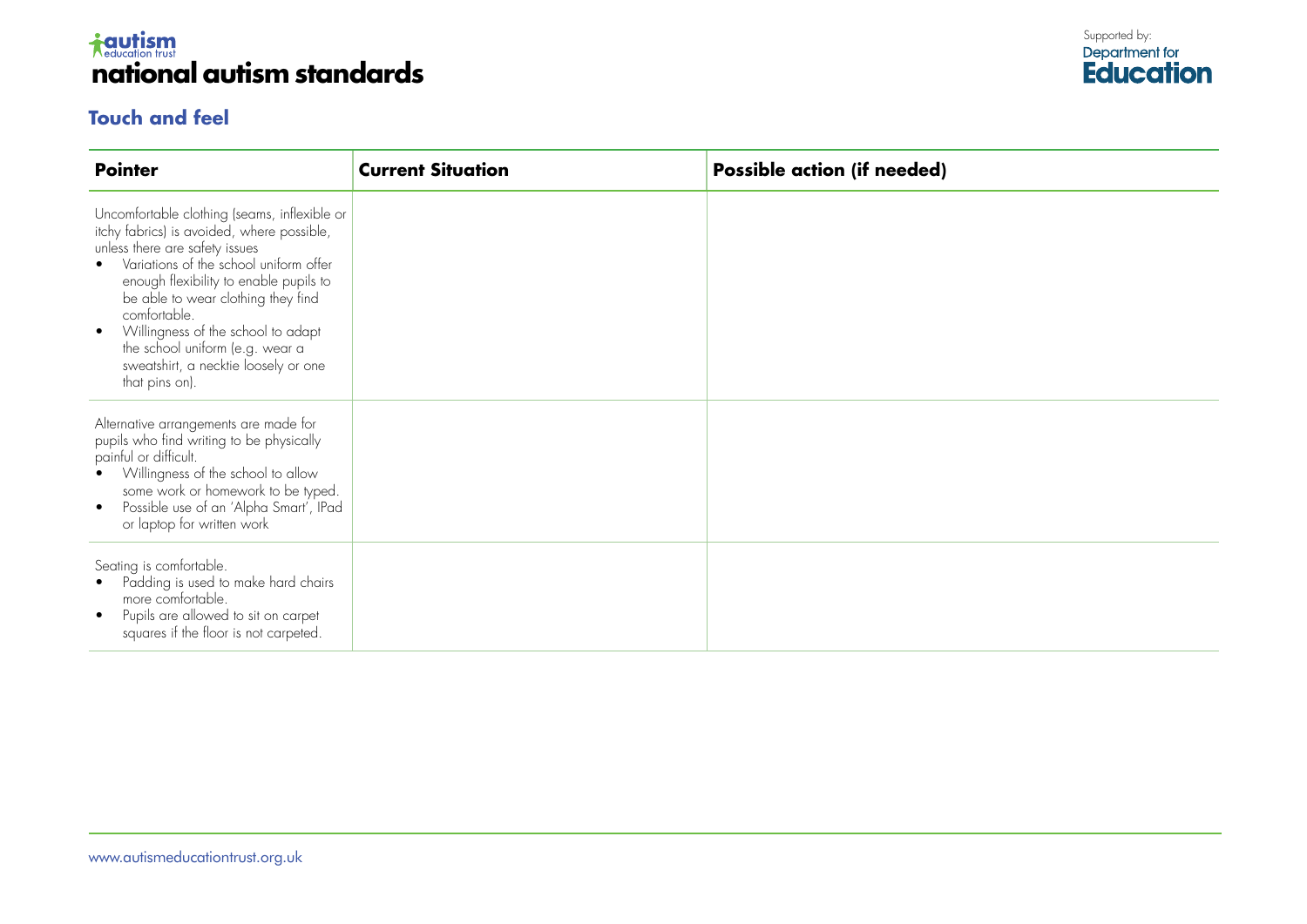## *i***cutism national autism standards ard**

### **General sensory issues**

| <b>Good Practice and Evidence Current Situation</b><br>to look for                                                                                                                                                                                                                                                                                                                                                      | <b>Possible action (if needed)</b> |
|-------------------------------------------------------------------------------------------------------------------------------------------------------------------------------------------------------------------------------------------------------------------------------------------------------------------------------------------------------------------------------------------------------------------------|------------------------------------|
| Pupils are encouraged to let others know<br>if they are finding a sensory aspect of the<br>environment distressing.<br>Pupils know that they can speak to<br>someone about concerns.<br>Pupils have a designated person or<br>$\bullet$<br>mentor to talk to.                                                                                                                                                           |                                    |
| Pupils are relaxed when moving through<br>corridors. (Pupils can become anxious<br>in busy corridors due to noise, dislike of<br>crowds and worry about being touched).<br>Pupils are allowed to leave the<br>$\bullet$<br>classroom slightly earlier or later<br>than peers to avoid noisy corridors/<br>crowds.                                                                                                       |                                    |
| Classroom organisation takes into account<br>the individual needs of pupils.<br>Classroom organisation and individual<br>٠<br>seating plan takes into consideration<br>individual sensory concerns (e.g. A<br>pupil with a fascination with light<br>reflection does not sit by the window).<br>Pupils who become anxious by the<br>$\bullet$<br>close proximity of others are allowed<br>ample space around their seat |                                    |